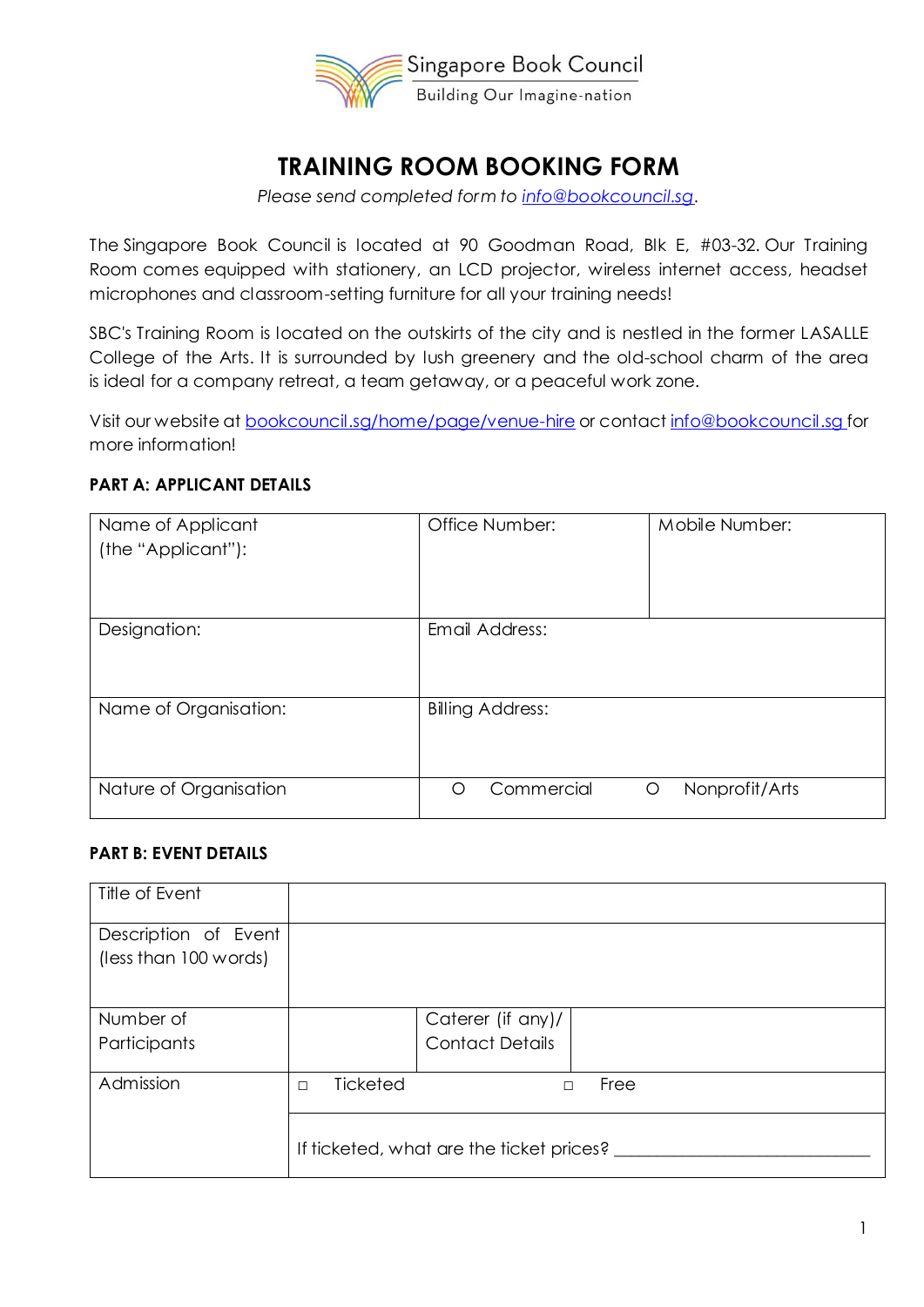

|                     | Ticketing url (if applicable):                                                                                                                                                                                                                 |  |  |  |  |  |
|---------------------|------------------------------------------------------------------------------------------------------------------------------------------------------------------------------------------------------------------------------------------------|--|--|--|--|--|
| Seating Arrangement | O No furniture<br>O Theatre<br>O Boardroom<br>O Kids<br>O Classroom                                                                                                                                                                            |  |  |  |  |  |
| Required            | O Cluster                                                                                                                                                                                                                                      |  |  |  |  |  |
|                     | All arrangements can accommodate up to 30 pax, except for Theatre-<br>style (up to 60 pax) and Kids-style (16 pax). More chairs can be added<br>upon request. Please refer to Annex A for the seating arrangements<br>and available equipment. |  |  |  |  |  |
|                     | *Please note that there are no lifts at our office building. Please let us<br>know if there are any issues.                                                                                                                                    |  |  |  |  |  |

*\*Indicate as N/A if an item is not applicable.*

## **PART C: BOOKING FEE**

| <b>Rates/Time</b>  | <b>Weekday Rates</b><br>(per 4-hour<br>block) | <b>Weekend Rates</b><br>(per 4-hour<br>block) | <b>Additional Hours</b><br>(Weekday rates) | <b>Additional Hours</b><br>(Weekend Rates) |
|--------------------|-----------------------------------------------|-----------------------------------------------|--------------------------------------------|--------------------------------------------|
| Commercial         | $$180/4$ -hours                               | $$200/4$ -hours                               | $$50/h$ our                                | $$60/h$ our                                |
| Nonprofit/<br>Arts | $$120/4$ -hours                               | $$150/4$ -hours                               | $$40/h$ our                                | $$50/h$ our                                |

*\* The above rates are subject to change without prior notice.*

| Day/Hours                   | Weekday<br>$9$ am – 10pm only   | Day/Hours                   | Weekend<br>$9$ am – 6pm only    |
|-----------------------------|---------------------------------|-----------------------------|---------------------------------|
| <b>First 4 hours</b>        | Date & Timing of booking:       | <b>First 4 hours</b>        | Date & Timing of booking:       |
| <b>Additional</b><br>Hour/s | Additional timing of booking:   | <b>Additional</b><br>Hour/s | Additional timing of booking:   |
|                             | Total no. of additional hour/s: |                             | Total no. of additional hour/s: |

*\*Please note that the time needed for set-up and teardown should be included in the total number of hours booked. There is no manpower charge, but an SBC personnel will be on standby. The hirer will have to operate the equipment themselves, but will be oriented prior to use.*

#### **PART D: PAYMENT DETAILS**

| Payment Mode: O Cash | O Cheque | O Bank Transfer | O E-invoice & Giro |  |
|----------------------|----------|-----------------|--------------------|--|
|----------------------|----------|-----------------|--------------------|--|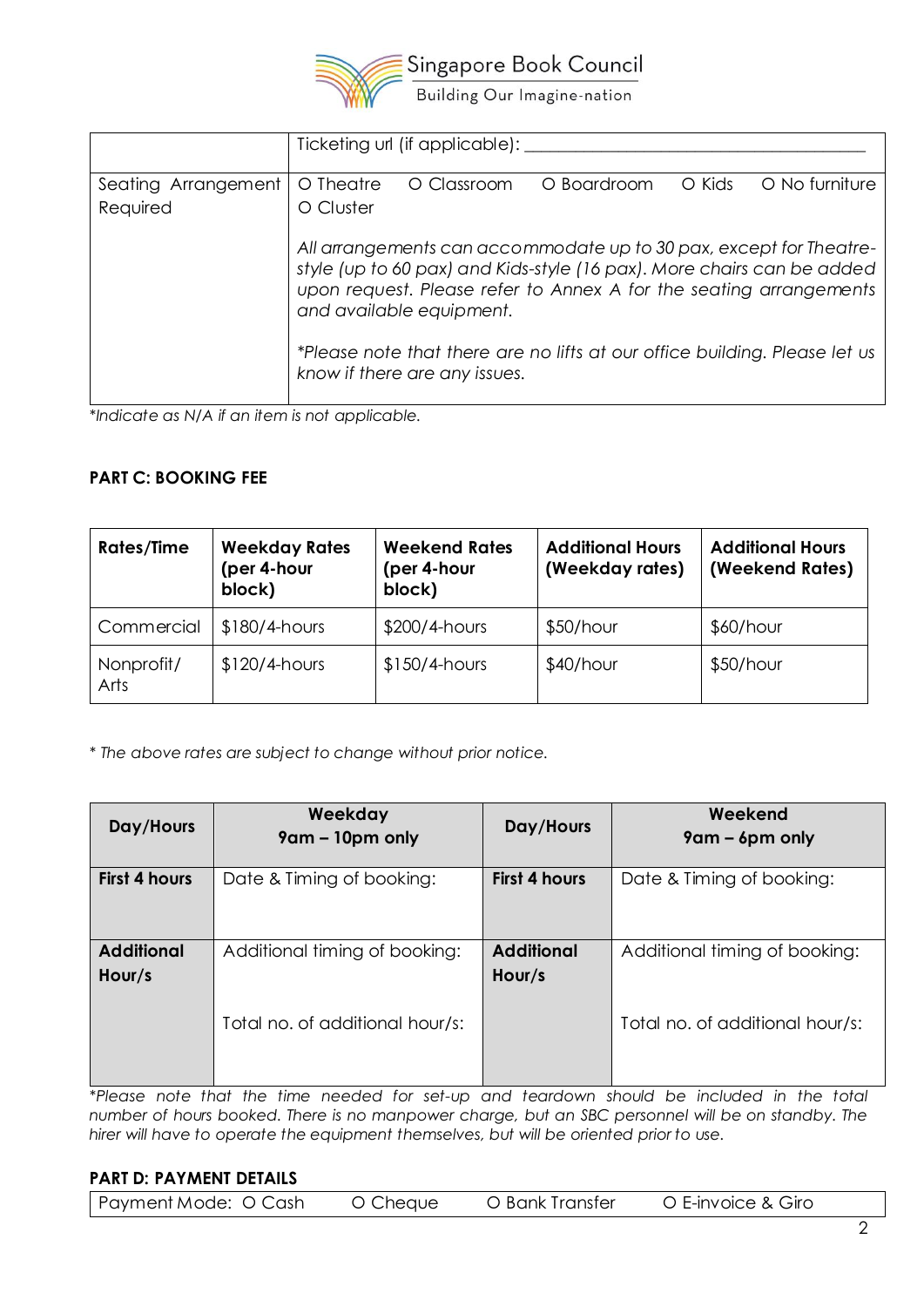

Via cheque (in SGD) ● Please write cheque out to the **Singapore Book Council Limited** and post to the following address: Singapore Book Council, 90 Goodman Road, Blk E, #03-32, Goodman Arts Centre, Singapore 439053 ATTN: VENUE BOOKING Via bank transfer/Internet banking Name of Organisation: **Singapore Book Council Limited** Name of Bank: **DBS BANK LTD** Bank Account Number: **054-906251-0** Account: **CURRENT ACCOUNT** ATTN: VENUE BOOKING **Security Deposit**: Please note that the required Security Deposit of **\$100** must be paid by a

separate cheque sent to Singapore Book Council at least **2 months** before the event date, and will be refunded within a month after the event.

# **Venue reservation terms and conditions**

- 1. Bookings are subject to availability and on a first-come-first served basis. This application is a request for a tentative booking and not a commitment to the venues' availability.
- 2. As the venue may no longer be available at the time of processing, enquirers are strongly encouraged not to advertise or commit to your event until payment for the invoice has been made.
- 3. Tentative reservations can be held for two weeks and will be released if no confirmation is made. Requests for extension of a tentative reservation must be made formally through email.
- 4. Singapore Book Council reserves the right to refuse any applications and to cancel nonconfirmed bookings at any time. Booking is only considered confirmed when the endorsed contract and payment is received.
- 5. Singapore Book Council reserves the right to cancel the booking with no refund and compensation if the required licenses and permits are not received one month before the event.

I confirm that the information provided above is correct. I confirm that I have read the **Venue Reservation Terms and Conditions** and agree to abide by them.

# **Would You Like To Hear From Us?**

□ Yes! I would like to receive updates via **email** from Singapore Book Council about its activities and programmes. Your information will be protected in accordance with the laws under the Personal Data Protection Act.

\_\_\_\_\_\_\_\_\_\_\_\_\_\_\_\_\_\_\_\_\_\_\_\_ \_\_\_\_\_\_\_\_\_\_\_\_\_\_\_\_\_\_\_\_\_\_\_\_\_\_ \_\_\_\_\_\_\_\_\_\_\_\_\_\_\_\_\_\_\_\_\_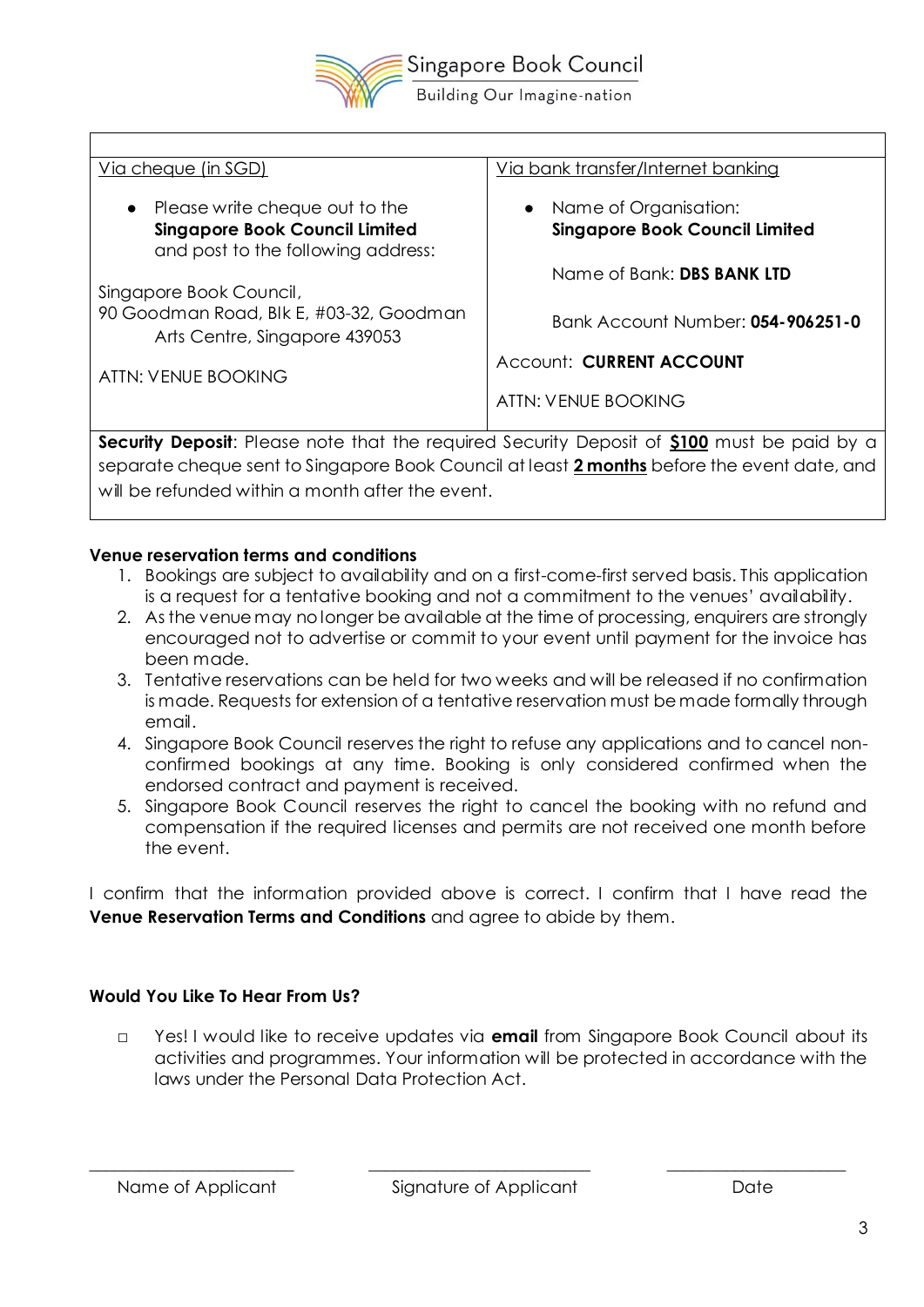

| <b>FOR OFFICIAL USE ONLY</b> |  |            |                       |                      |                    |  |
|------------------------------|--|------------|-----------------------|----------------------|--------------------|--|
| Invoice Number:              |  |            |                       | <b>Invoice Date:</b> | Invoice<br>Amount: |  |
| Payment<br>Received          |  | ) Yes      |                       | ) No                 | Receipt<br>Number: |  |
| Security Deposit<br>Received |  | ) Yes      |                       | ) No                 | Cheque<br>Number:  |  |
| This booking is              |  | Approved ( |                       | ) Not Approved       |                    |  |
| Name of Approver             |  |            | Signature of Approver | Date of Approval     |                    |  |

#### **Annex A**

### **SEATING ARRANGEMENTS**

- Theatre: 50 chairs (up to 60 pax)
- Classroom: 2 chairs to 1 table (up to 30 pax)
- Boardroom: 15 tables will be joined to form a block with chairs outside (up to 30 pax)
- Kids: 4 kid tables and 16 stools